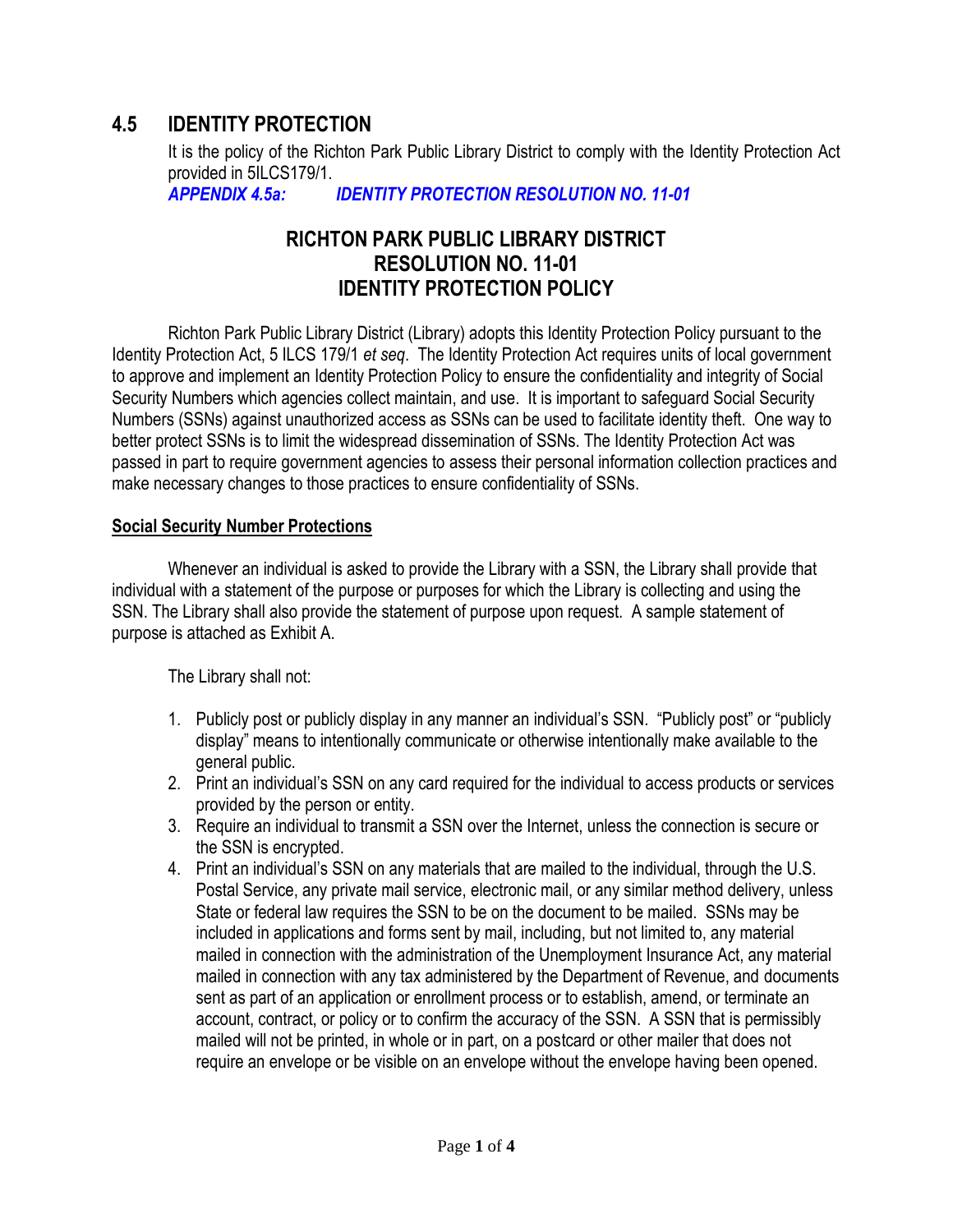In addition, the Library shall not<sup>1</sup>:

- 1. Collect, use, or disclose a SSN from an individual unless:
	- (i) Required to do so under State or federal law, rules or regulations, or the collection, use or disclosure of the SSN is otherwise necessary for the performance of the Library's duties and responsibilities;
	- (ii) The need and purpose for the SSN is documented before collection of the SSN; and
	- (iii) The SSN collected is relevant to the documented need and purpose.
- 2. Require an individual to use his or her SSN to access an Internet website;
- 3. Use the SSN for any purpose other than the purpose for which it was collected.

### **Requirement to Redact Social Security Numbers**

The Library shall comply with the provisions of any other State law with respect to allowing the public inspection and copying of information or documents containing all or any portion of an individual's SSN. The Library shall redact SSN's from the information or documents before allowing the public inspection or copying of the information or documents.

When collecting SSNs, the Library shall request each SSN in a manner that makes the SSN easily redacted if required to be released as part of a public records request. "Redact" means to alter or truncate data so that no more than five sequential digits for a SSN are accessible as part of personal information.

 $\overline{\phantom{a}}$  $<sup>1</sup>$  These prohibitions do not apply in the following circumstances:</sup>

<sup>(1)</sup> The disclosure of SSN to agents, employees, contractors, or subcontractors of a governmental entity or disclosure by a governmental entity to another governmental entity or its agents, employees, contractors, or subcontractors if disclosure is necessary in order for the entity to perform its duties and responsibilities; and, if disclosing to a contractor or subcontractor, prior to such disclosure, the governmental entity must first receive from the contractor or subcontractor a copy of the contractor's or subcontractor's policy that sets forth how the requirements imposed under this Act on a governmental entity to protect an individual's Social Security number will be achieved.

<sup>(2)</sup> The disclosure of Social Security numbers pursuant to a court order, warrant, or subpoena.

<sup>(3)</sup> The collection, use, or disclosure of Social Security numbers in order to ensure the safety of: State and local government employees; persons committed to correctional facilities, local jails, and other lawenforcement facilities or retention centers; wards of the State; and all persons working in or visiting a State or local government agency facility.

<sup>(4)</sup> The collection, use or disclosure of Social Security numbers for internal verification or administrative purposes.

<sup>(5)</sup> The disclosure of Social Security numbers by a State agency to any entity for the collection of delinquent child support or of any State debt or to a governmental agency to assist with an investigation or the prevention of fraud.

<sup>(6)</sup> The collection or use of Social Security numbers to investigate or prevent fraud, to conduct background checks, to collect a debt, to obtain a credit report from a consumer reporting agency under the federal Fair Credit Reporting Act, to undertake any permissible purpose that is enumerated under the federal Gramm Leach Bliley Act, or to locate a missing person, a lost relative, or a person who is due a benefit, such as a pension benefit or an unclaimed property benefit.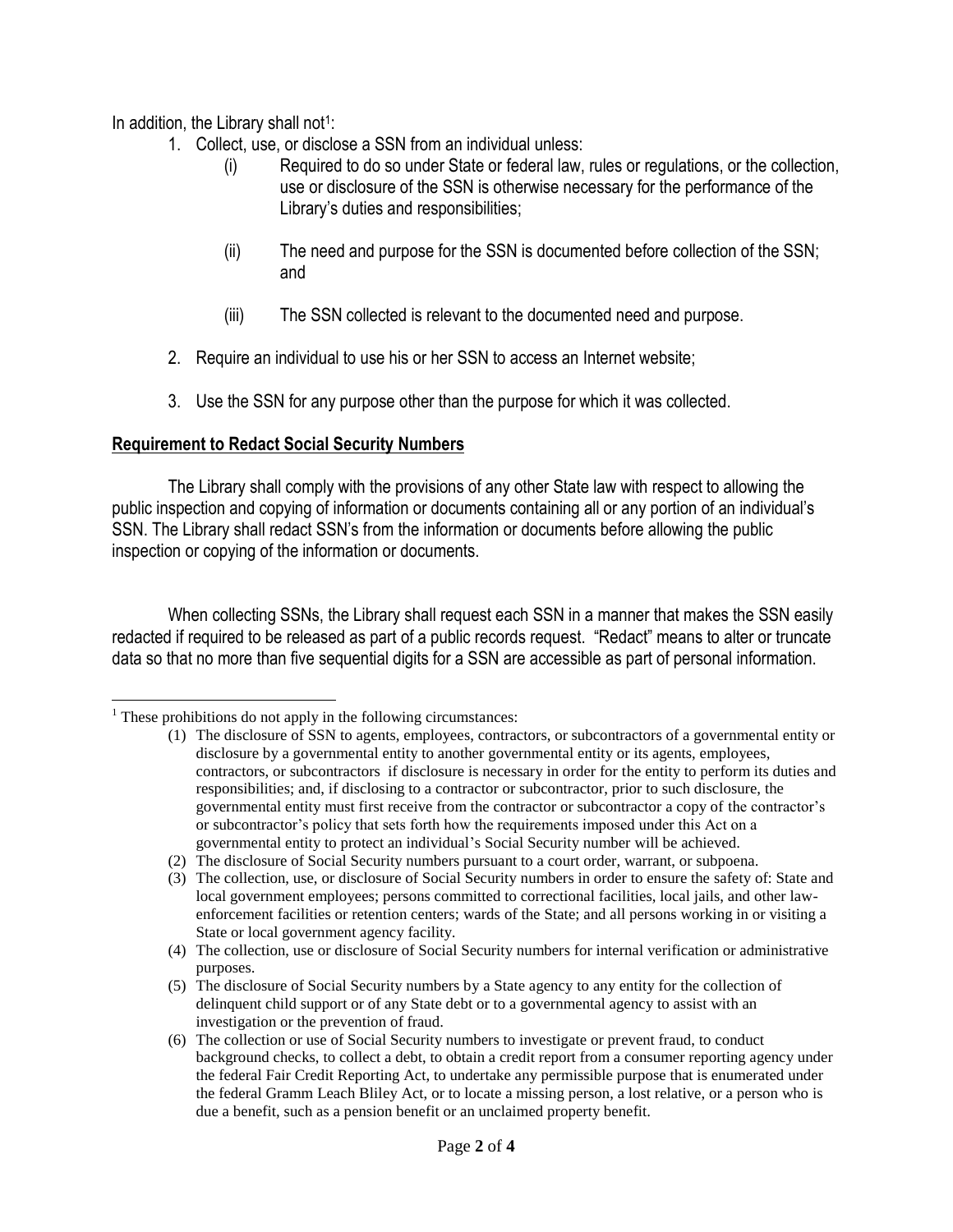## **Employee Access to Social Security Numbers**

Only employees who are required to use or handle information or documents that contain SSNs will have access. All employees who have access to SSNs are trained to protect the confidentiality of SSNs.

**Adopted this 20th day of April, 2011.**

**E. Green, Board President**

**ATTEST: W. Coleman, Board Secretary**